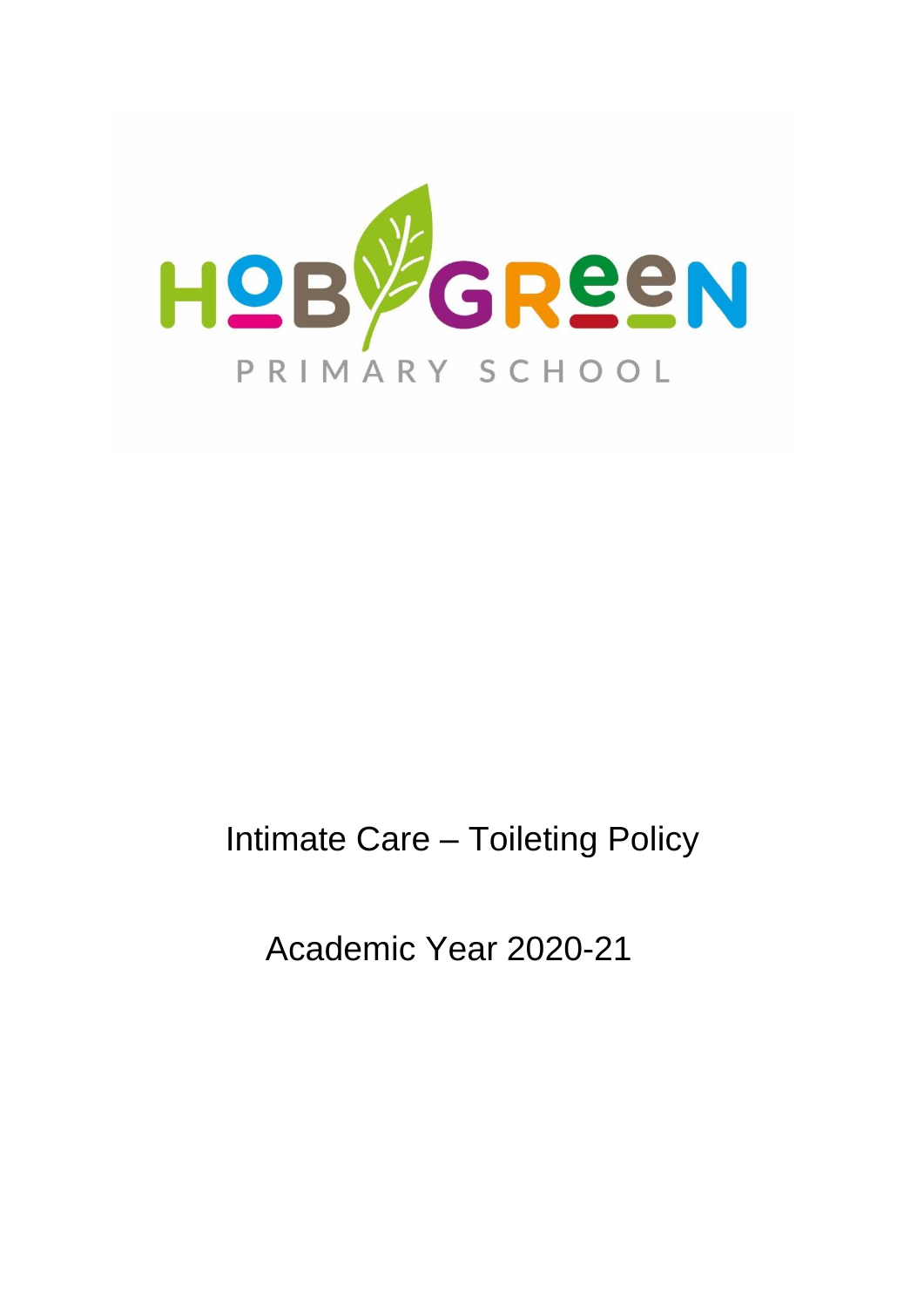All children at **Hob Green Primary School** have the right to be safe and be treated with dignity, respect and privacy at all times so as to enable them to access all aspects of the **school.**

This policy sets out clear principles and guidelines on supporting intimate care with specific reference to toileting. If should be considered in line with our Child Protection Policy, Health and Safety Policies and Administering of Medicines policy.

This policy supports the safeguarding and welfare requirements of Early Years Foundation Stage (EYFS) 2012 and the Disability Discrimination Act 2005: **Hob Green Primary School** will ensure that:

- No child's physical, mental or sensory impairment will have an adverse effect on their ability to take part in day-to-day activities.
- No child with a named condition that affects personal development will be discriminated against
- No child who is delayed in achieving continence will be refused admission
- No child will be sent home or have to wait for their parents/carer due to incontinence
- Adjustments will be made for any child who has delayed incontinence

**Intimate Care Tasks –** cover any tasks that involves the dressing and undressing, washing including intimate parts, helping someone use the toilet, changing nappies or carrying out a procedure that requires direct or indirect contact to an intimate personal area.

**Partnership with Parents/Carers** – Staff/ Child's keyworker at **Hob Green Primary School** works in partnership with parents/carers to provide care appropriate to the needs of the individual child and together will produce a care plan. The care plan will set out:

- What care is required
- Number of staff needed to carry out the task (if more than one person is required, reason will be documented)
- Additional equipment required
- Child's preferred means of communication (e.g. visual, verbal). Agree terminology for parts of the body and bodily functions
- Child's level of ability i.e. what tasks they are able to do by themselves
- Acknowledge and respect for any cultural or religious sensitivities related to aspects of intimate care
- Be regularly monitored and reviewed in accordance with the child's development

Parents/Carers are asked to supply the following (delete as appropriate):-

- Spare nappies
- Wipes, creams, nappy sacks etc
- Spare Clothes
- Spare underwear

**Best Practice –** When intimate care is given, the member of staff explains fully each task that is carried out, and the reason for it. Staff encourage children to do as much for themselves as they can, lots of praise and encouragement will be given to the child when they achieve.